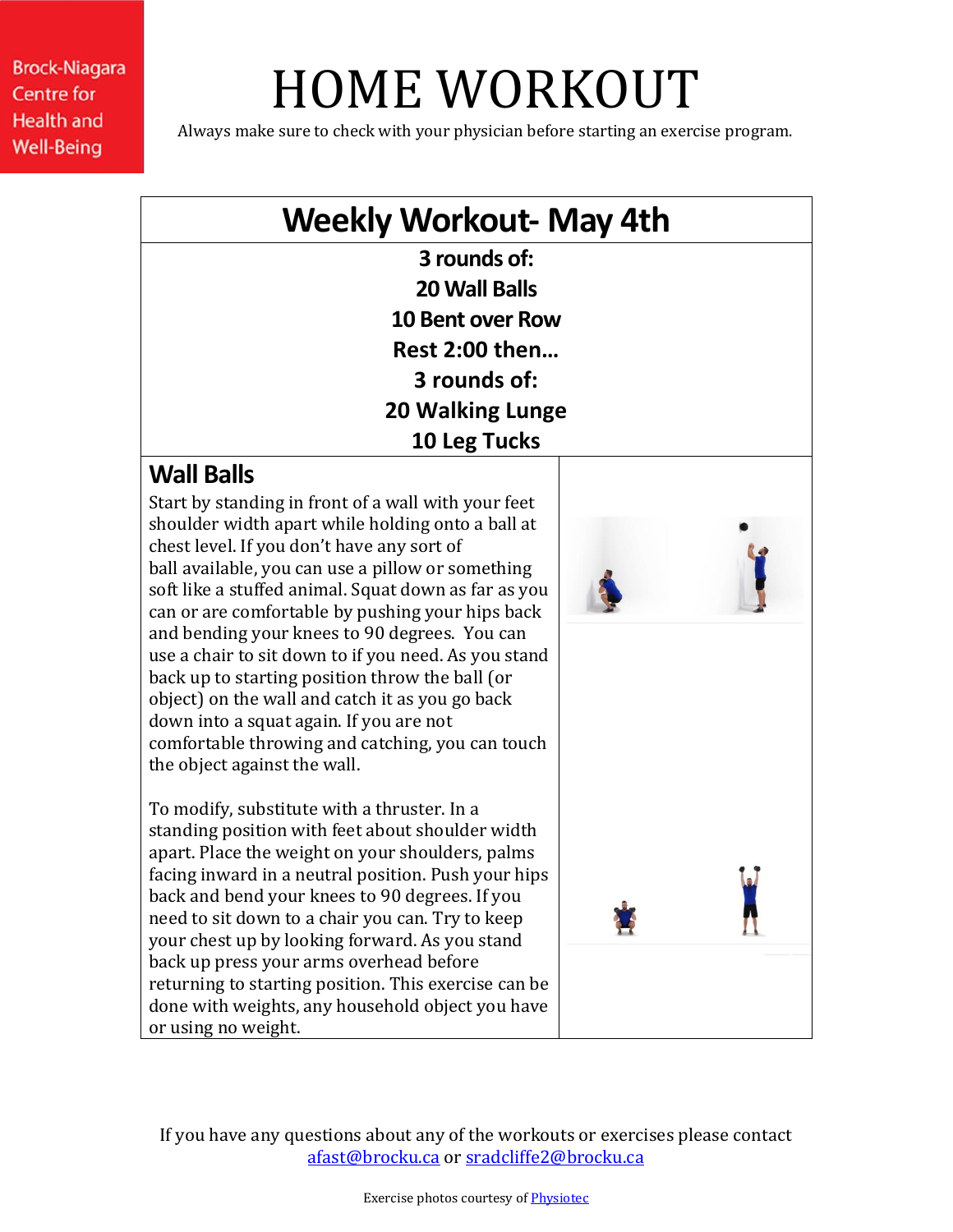# HOME WORKOUT

Always make sure to check with your physician before starting an exercise program.

#### **Bent over Row**

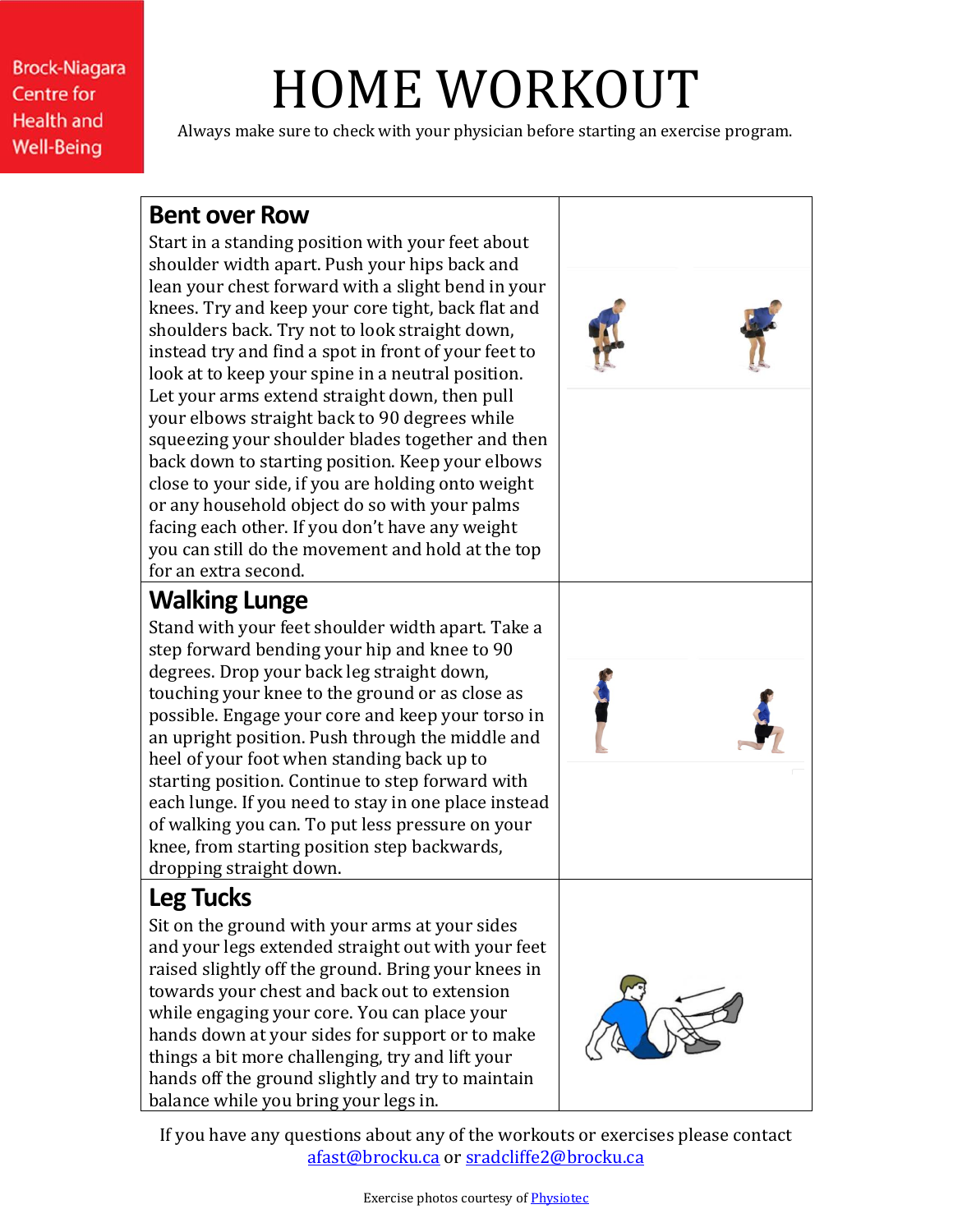## HOME WORKOUT

Always make sure to check with your physician before starting an exercise program.

### **Weekly Workout-Seated Variation**

**3 rounds of: 20 Seated Wall Balls 10 Seated Bent Over Row Rest 2:00 then… 3 rounds of: 20 Chair Dips 10 Seated Leg Tucks**

### **Seated Wall Balls**

Sit up tall in your chair in front of a wall. Holding onto a ball, pillow or any light or soft object you have at home, throw and catch the object against the wall. Try and keep your core tight and extending your arms up as best you can throughout the movement. If you do not feel comfortable throwing and catching, you can touch the object against the wall.

To modify, you can do shoulder press. Sit up tall and engage your core before pressing overhead. If this motion is painful or you are unable to get full range of motion overhead, refrain from doing this movement and choose an alternate shoulder exercise.



Gramho.com